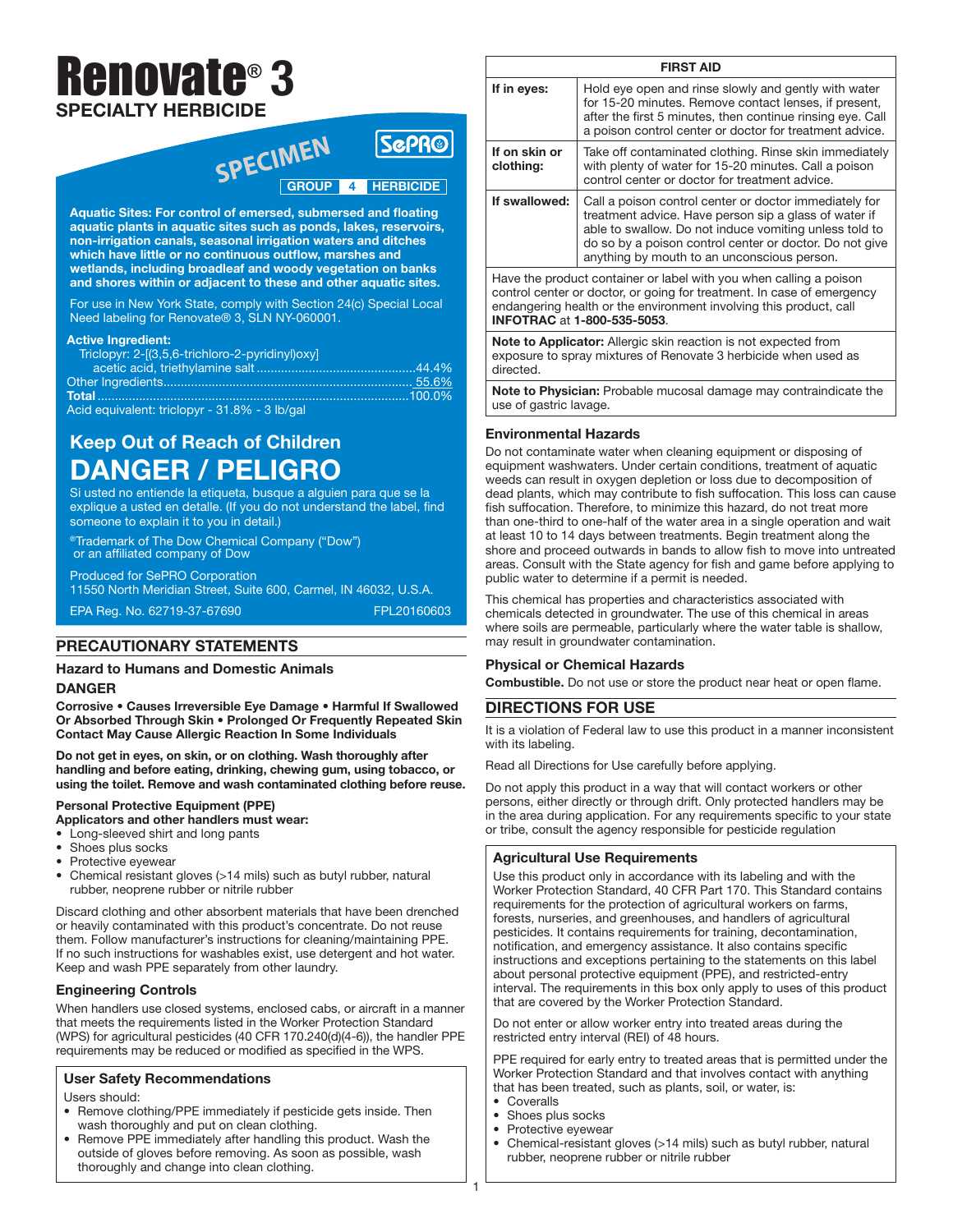## Non-Agricultural Use Requirements

The requirements in this box apply to uses of this product that are NOT within the scope of the Worker Protection Standard for Agricultural Pesticides (40 CFR Part 170). The WPS applies when this product is used to produce agricultural plants on farms, forests, nurseries, or greenhouses.

Entry Restrictions for Non-WPS Uses: For applications to non-cropland areas, do not allow entry into areas until sprays have dried, unless applicator and other handler PPE is worn.

## STORAGE AND DISPOSAL

Do not contaminate water, food, or feed by storage and disposal. Open dumping is prohibited.

Pesticide Storage: Store above 28°F or agitate before use. Pesticide Disposal: Wastes resulting from the use of this product must be disposed of on site or at an approved waste disposal facility.

#### Nonrefillable containers 5 gallons or less:

Container Handling: Nonrefillable container. Do not reuse or refill this container. Offer for recycling if available or puncture and dispose of in a sanitary landfill, or by incineration, or by other procedures allowed by state and local authorities.

Triple rinse or pressure rinse container (or equivalent) promptly after emptying. Triple rinse as follows: Empty the remaining contents into application equipment or a mix tank and drain for 10 seconds after the flow begins to drip. Fill the container 1/4 full with water and recap. Shake for 10 seconds. Pour rinsate into application equipment or a mix tank or store rinsate for later use or disposal. Drain for 10 seconds after the flow begins to drip. Repeat this procedure two more times. Pressure rinse as follows: Empty the remaining contents into application equipment or a mix tank and continue to drain for 10 seconds after the flow begins to drip. Hold container upside down over application equipment or mix tank or collect rinsate for later use or disposal. Insert pressure rinsing nozzle in the side of the container, and rinse at about 40 psi for at least 30 seconds. Drain for 10 seconds after the flow begins to drip.

#### Nonrefillable containers 5 gallons or larger:

Container Handling: Nonrefillable container. Do not reuse or refill this container. Offer for recycling if available or puncture and dispose of in a sanitary landfill, or by incineration, or by other procedures allowed by state and local authorities.

Triple rinse or pressure rinse container (or equivalent) promptly after emptying. Triple rinse as follows: Empty the remaining contents into application equipment or a mix tank. Fill the container 1/4 full with water. Replace and tighten closures. Tip container on its side and roll it back and forth, ensuring at least one complete revolution, for 30 seconds. Stand the container on its end and tip it back and forth several times. Turn the container over onto its other end and tip it back and forth several times. Empty the rinsate into application equipment or a mix tank or store rinsate for later use or disposal. Repeat this procedure two more times. Pressure rinse as follows: Empty the remaining contents into application equipment or a mix tank and continue to drain for 10 seconds after the flow begins to drip. Hold container upside down over application equipment or mix tank or collect rinsate for later use or disposal. Insert pressure rinsing nozzle in the side of the container, and rinse at about 40 psi for at least 30 seconds. Drain for 10 seconds after the flow begins to drip.

#### Product Information for Aquatic and Wetland Sites

Use Renovate 3 herbicide for control of emersed, submersed and floating aquatic plants in aquatic sites such as ponds, lakes, reservoirs, non-irrigation canals, and ditches which have little or no continuous outflow, marshes and wetlands, including broadleaf and woody vegetation on banks and shores within or adjacent to these and other aquatic sites.

Obtain Required Permits: Consult with appropriate state or local water authorities before applying this product to public waters. State or local public agencies may require permits.

#### Use Precautions

When making applications to control unwanted plants on banks or shorelines of moving water sites, minimize overspray to open water.

It is the pesticide user's responsibility to ensure that all products in the listed mixtures are registered for the intended use. Users must follow the most restrictive directions for use and precautionary statements of each product in the tank mixture.

#### Use Restrictions

For use in New York State, comply with Section 24(c) Special Local Need labeling for Renovate® 3, SLN NY-060001.

Chemigation: Do not apply this product through any type of irrigation system.

Do not apply Renovate 3 directly to, or otherwise permit it to come into direct contact with grapes, tobacco, vegetable crops, flowers, or other desirable broadleaf plants, and do not permit spray mists containing it to drift into them.

Do not apply to salt water bays or estuaries.

Do not apply directly to un-impounded rivers or streams.

Do not apply on ditches or canals currently being used to transport irrigation water or that will be used for irrigation within 4 mohths following treatment. It is permissible to treat irrigation and non-irrigation ditch banks.

Do not apply where runoff water may flow onto agricultural land as injury to crops may result.

Do not apply with a mistblower.

**Irrigation:** Do not use treated water for irrigation for 120 days following application. As an alternative to waiting 120 days, treated water may be used for irrigation once the triclopyr level in the intake water is determined to be non-detectable by laboratory analysis (immunoassay). There is no restriction on use of water from the treatment area to irrigate established grasses.

Water treated with Renovate 3 may not be used for irrigation purposes for 120 days after application or until residue levels of Renovate 3 are determined by laboratory analysis, or other appropriate means of analysis, to be 1 ppb or less.

Seasonal Irrigation Waters: Renovate 3 may be applied during the off-season to surface waters that are used for irrigation on a seasonal basis provided that there is a minimum of 120 days between applying Renovate 3 and the first use of treated water for irrigation purposes, or until residue levels of Renovate 3 are determined by laboratory analysis, or other appropriate means of analysis, to be 1 ppb or less.

Irrigation Canals/Ditches: Do not apply Renovate 3 to irrigation canals/ ditches unless the 120-day restriction on irrigation water usage can be observed or residue levels of Renovate 3 are determined by laboratory analysis, or other appropriate means of analysis, to be 1 ppb or less.

#### Maximum Use Rates

- Apply no more than 6 lb ae of triclopyr (2 gallons of Renovate 3) per acre per year on aquatic sites.
- Apply no more than 2 lb ae of triclopyr (2/3 gallon of Renovate 3) per acre per growing season on range and pasture sites, including rights-of-way, fence rows or any area where grazing or harvesting of hay is allowed.
- On forestry sites, Renovate 3 may be used at rates up to 6 lb ae of triclopyr (2 gallons of Renovate 3) per acre per year.
- For all terrestrial use sites other than range, pasture, forestry sites, and grazed/hayed areas, the maximum application rate is 9 lb ae of triclopyr (3 gallons of Renovate 3) per acre per year.

## Grazing and Haying Restrictions

- Grazing green forage:
- There are no grazing restrictions for livestock or dairy animals on treated areas.

#### Haying (harvesting of dried forage)

• Do not harvest hay for 14 days after application.

Slaughter Restrictions: During the season of application, withdraw livestock from grazing treated grass at least 3 days before slaughter.

#### Avoiding Injurious Spray Drift

Applications should be made only when there is little or no hazard from spray drift. Very small quantities of spray, which may not be visible, may seriously injure susceptible plants. Do not spray when wind is blowing toward susceptible crops or ornamental plants near enough to be injured. It is suggested that a continuous smoke column at or near the spray site or a smoke generator on the spray equipment be used to detect air movement, lapse conditions, or temperature inversions (stable air). If the smoke layers or indicates a potential of hazardous spray drift, do not spray.

Aerial Application: For aerial application near susceptible crops, apply through a Microfoil<sup>†</sup> or Thru-Valve boom<sup>†</sup>, or use a drift control additive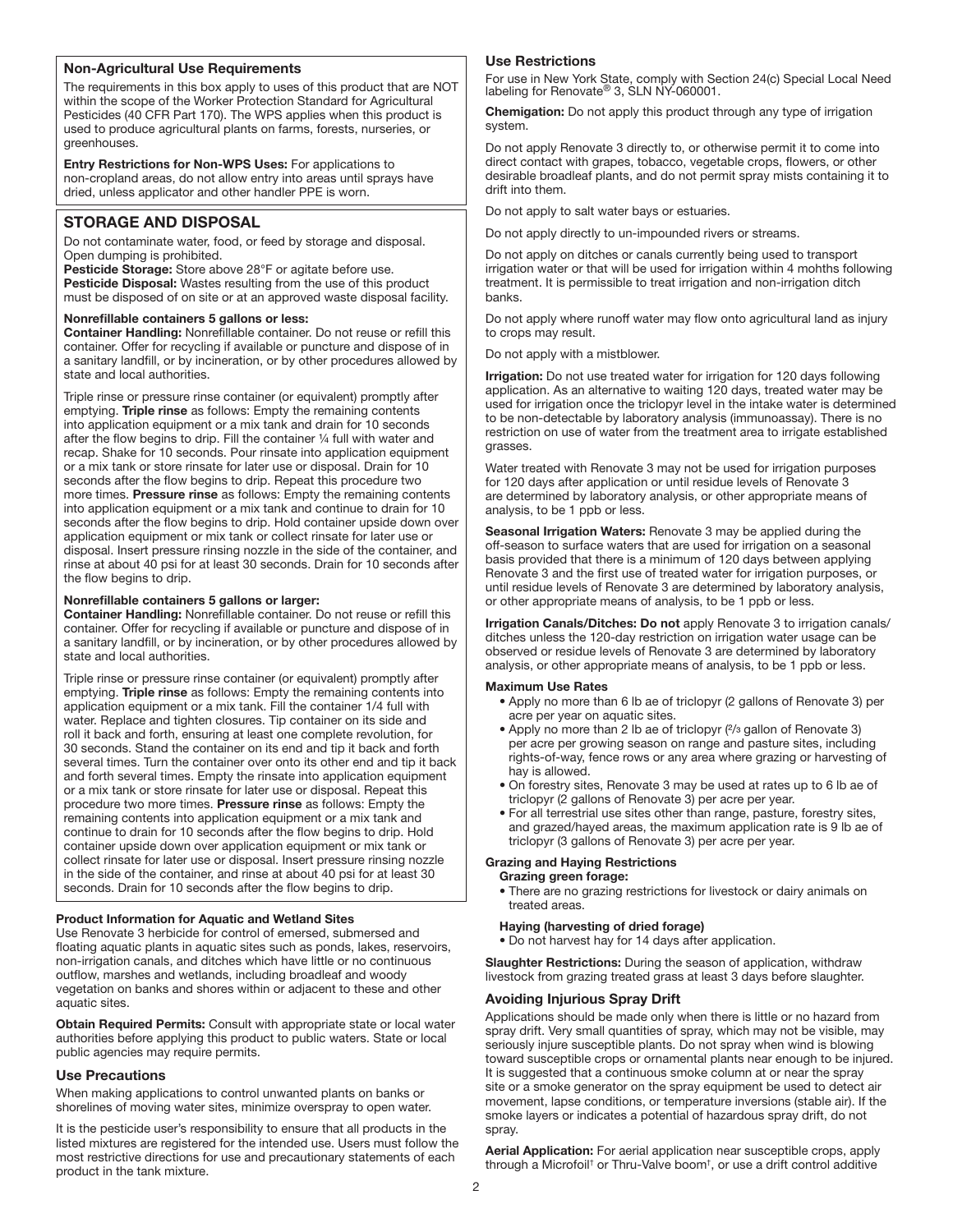labeled for aquatic use. Other drift reducing systems or thickened sprays prepared by using high viscosity inverting systems may be used if they are made as drift-free as mixtures containing thickening agents labeled for use in aquatics or applications made with the Microfoil or Thru-Valve boom. Keep spray pressures low enough to provide coarse spray droplets. Spray boom should be no longer than 34 of the rotor length. Do not use a thickening agent with the Microfoil or Thru-Valve booms, or other systems that cannot accommodate thick sprays. Spray only when the wind velocity is low (follow state regulations). Avoid application during air inversions. If a spray thickening agent is used, follow all use recommendations and precautions on the product label.

† Reference within this label to a particular piece of equipment produced by or available from other parties is provided without consideration for use by the reader at its discretion and subject to the reader's independent circumstances, evaluation, and expertise. Such reference by SePRO Corporation is not intended as an endorsement of such equipment, shall not constitute a warranty (express or implied) of such equipment, and is not intended to imply that other equipment is not available and equally suitable. Any discussion of methods of use of such equipment does not imply that the reader should use the equipment other than is advised in directions available from the equipment's manufacturer. The reader is responsible for exercising its own judgment and expertise, or consulting with sources other than SePRO Corporation, in selecting and determining how to use its equipment.

#### Spray Drift Management

Avoiding spray drift at the application site is the responsibility of the applicator. The interaction of many equipment and weather related factors determine the potential for spray drift. The applicator and the grower are responsible for considering all these factors when making decisions.

The following drift management requirements must be followed to avoid off-target drift movement from aerial applications:

- 1. The distance of the outer most operating nozzles on the boom must not exceed 3/4 the length of the rotor.
- 2. Nozzles must always point backward parallel with the air stream and never be pointed downwards more than 45 degrees.

Where states have more stringent regulations, they should be observed.

The applicator should be familiar with and take into account the information covered in the following Aerial Drift Reduction Advisory. [This information is advisory in nature and does not supersede mandatory label requirements.]

## Aerial Drift Reduction Advisory

Information on Droplet Size: The most effective way to reduce drift potential is to apply large droplets. The best drift management strategy is to apply the largest droplets that provide sufficient coverage and control. Applying larger droplets reduces drift potential, but will not prevent drift if applications are made improperly, or under unfavorable environmental conditions (see Wind, Temperature and Humidity, and Temperature Inversions).

#### Controlling Droplet Size:

- Volume Use high flow rate nozzles to apply the highest practical spray volume. Nozzles with higher rated flows produce larger droplets.
- Pressure Do not exceed the nozzle manufacturer's recommended pressures. For many nozzle types lower pressure produces larger droplets. When higher flow rates are needed, use higher flow rate nozzles instead of increasing pressure.
- Number of Nozzles Use the minimum number of nozzles that provide uniform coverage.
- Nozzle Orientation Orienting nozzles so that the spray is released parallel to the airstream produces larger droplets than other orientations and is the recommended practice. Significant deflection from horizontal will reduce droplet size and increase drift potential.
- Nozzle Type Use a nozzle type that is designed for the intended application. With most nozzle types, narrower spray angles produce larger droplets. Consider using low-drift nozzles. Solid stream nozzles oriented straight back produce the largest droplets and the lowest drift.

Boom Length: For some use patterns, reducing the effective boom length to less than 3/4 of the wingspan or rotor length may further reduce drift without reducing swath width.

Application Height: Applications should not be made at a height greater than 10 feet above the top of the largest plants unless a greater height is required for aircraft safety. Making applications at the lowest height that is safe reduces exposure of droplets to evaporation and wind.

Swath Adjustment: When applications are made with a crosswind, the swath will be displaced downwind. Therefore, on the up and downwind edges of the field, the applicator must compensate for this displacement by adjusting the path of the aircraft upwind. Swath adjustment distance should increase, with increasing drift potential (higher wind, smaller drops, etc.).

Wind: Drift potential is lowest between wind speeds of 2 to 10 mph. However, many factors, including droplet size and equipment type determine drift potential at any given speed. Application should be avoided below 2 mph due to variable wind direction and high inversion potential. Note: Local terrain can influence wind patterns. Every applicator should be familiar with local wind patterns and how they affect spray drift.

Temperature and Humidity: When making applications in low relative humidity, set up equipment to produce larger droplets to compensate for evaporation. Droplet evaporation is most severe when conditions are both hot and dry.

Temperature Inversions: Applications should not occur during a local, low level temperature inversion because drift potential is high. Temperature inversions restrict vertical air mixing, which causes small suspended droplets to remain in a concentrated cloud. This cloud can move in unpredictable directions due to the light variable winds common during inversions. Temperature inversions are characterized by increasing temperatures with altitude and are common on nights with limited cloud cover and light to no wind. They begin to form as the sun sets and often continue into the morning. Their presence can be indicated by ground fog; however, if fog is not present, inversions can also be identified by the movement of the smoke from a ground source or an aircraft smoke generator. Smoke that layers and moves laterally in a concentrated cloud (under low wind conditions) indicates an inversion, while smoke that moves upward and rapidly dissipates indicates good vertical air mixing.

Sensitive Areas: The pesticide should only be applied when the potential for drift to adjacent sensitive areas (e.g., residential areas, known habitat for threatened or endangered species, non-target crops) is minimal (e.g., when wind is blowing away from the sensitive areas).

Ground Equipment: To aid in reducing spray drift, Renovate 3 should be used in thickened (high viscosity) spray mixtures using a labeled drift control additive, high viscosity invert system, or equivalent as directed by the manufacturer. With ground equipment, spray drift can be reduced by keeping the spray boom as low as possible; by applying 20 gallons or more of spray per acre; by keeping the operating spray pressures at the lower end of the manufacturer's recommended pressures for the specific nozzle type used (low pressure nozzles are available from spray equipment manufacturers); and by spraying when wind velocity is low (follow state regulations). In hand-gun applications, select the minimum spray pressure that will provide adequate plant coverage (without forming a mist). Do not apply with nozzles that produce a fine-droplet spray.

High Volume Leaf-Stem Treatment: To minimize spray drift, do not use pressure exceeding 50 psi at the spray nozzle and keep sprays no higher than brush tops. A labeled thickening agent may be used to reduce drift.

## Weed Resistance Management:

Triclopyr, the active ingredient in this product, is a Group 4 herbicide based on the mode of action classification system of the Weed Science Society of America. Any weed population may contain or develop plants resistant to Group 4 herbicides. Resistant weeds may dominate the weed population if these herbicides are used repeatedly in the same field. Such resistant weed plants may not be effectively managed using Group 4 herbicides but may be effectively managed utilizing other herbicides alone or in mixtures from a different herbicide Groups that are labeled for control of these weeds and/or by using cultural or mechanical practices. However, a herbicide mode of action classification by itself may not adequately address specific weeds that are resistant to specific herbicides. Consult your local company representative, state cooperative extension service, professional consultants or other qualified authorities to determine appropriate actions for treating specific resistant weeds.

#### Best Management Practices:

Proactively implementing diversified weed control strategies to minimize selection for weed populations resistant to one or more herbicides is recommended. A diversified weed management program may include the use of multiple herbicides with different modes of action and overlapping weed spectrum with or without tillage operations and/or other cultural practices. Research has demonstrated that using the labeled rate and directions for use is important to delay the selection for resistant weeds. Scouting after a herbicide application is important because it can facilitate the early identification of weed shifts and/or weed resistance and thus provide direction on future weed management practices. One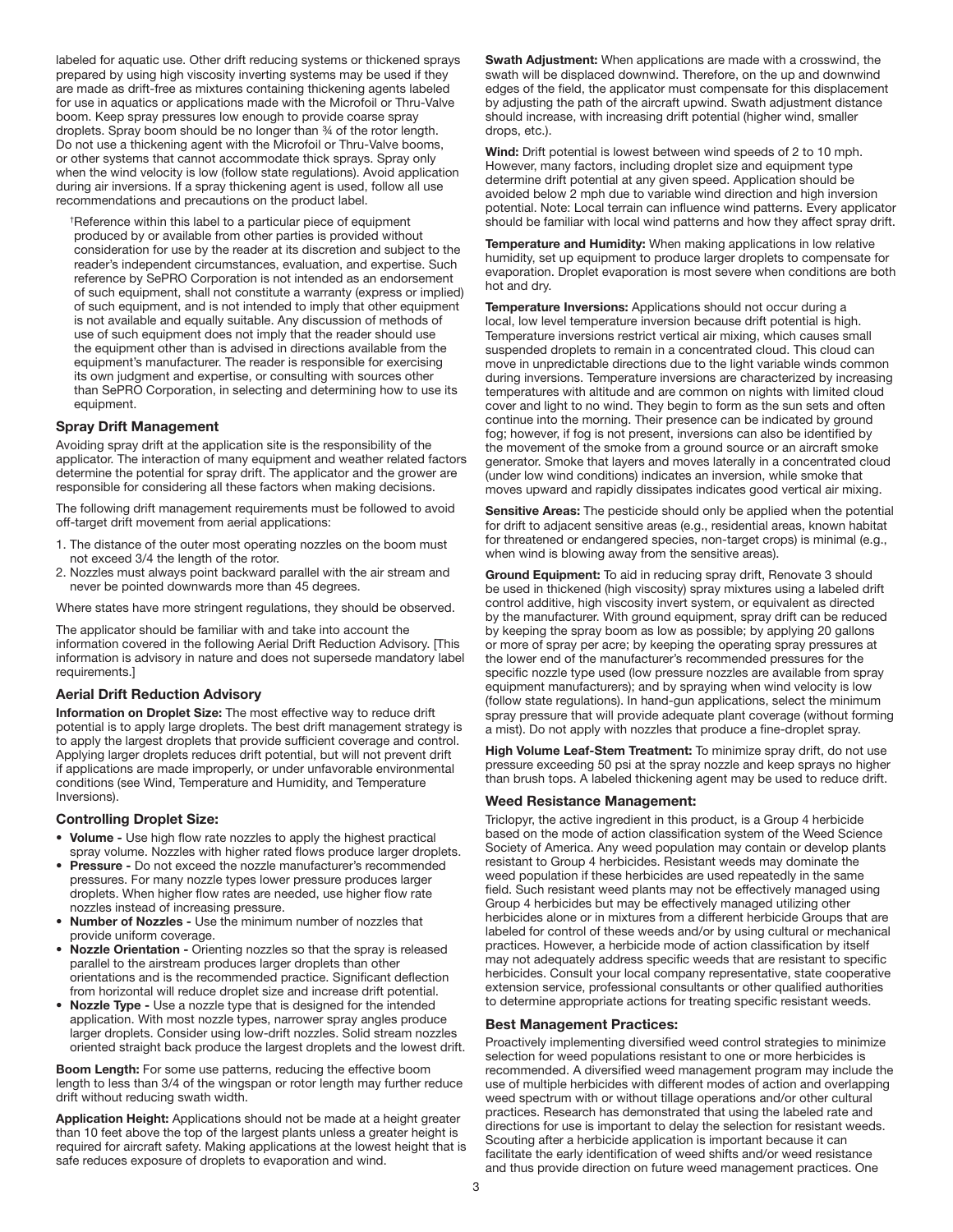of the best ways to contain resistant weed populations is to implement measures to avoid allowing weeds to reproduce by seed or to proliferate vegetatively. Cleaning equipment between sites and avoiding movement of plant material between sites will greatly aid in reducing the spread of resistant weed seed.

## Plants Controlled

#### Woody Plant Species

| alder                 | cascara               | maples                     |
|-----------------------|-----------------------|----------------------------|
| arrowwood             | ceanothus             | mulberry                   |
| ash                   | cherry                | oaks                       |
| aspen                 | Chinese tallow        | poison ivy                 |
| bear clover (bearmat) | chinguapin            | poison oak                 |
| beech                 | choke cherry          | poplar                     |
| birch                 | cottonwood            | salt-bush (Baccharis spp.) |
| blackberry            | crataegus (hawthorn)  | sweetgum                   |
| blackgum              | locust                | waxmyrtle                  |
| Brazilian pepper      | maleleuca (seedlings) | willow                     |
|                       |                       |                            |

#### Annual and Perennial Broadleaf Weeds

| burdock        | plantain      | tropical sodaapple |
|----------------|---------------|--------------------|
| Canada thistle | smartweed     | vetch              |
| curly dock     | tansy ragwort | wild lettuce       |
| elephant ear   |               |                    |

#### Aquatic Weeds

| alligatorweed         | nuphar (spatterdock)       | purple loosestrife |
|-----------------------|----------------------------|--------------------|
| American lotus        | parrotfeather <sup>+</sup> | waterhyacinth      |
| American frogbit      | pennywort                  | waterlily          |
| aquatic sodaapple     | phragmities                | watershield        |
| Eurasian watermilfoil | pickerelweed               | water primrose     |
| milfoil species       | pennywort                  |                    |

1 Re-treatment may be needed to achieve desired level of control.

## Application Methods

#### Floating and Emerged Weeds

For control of waterhyacinth, alligatorweed (see specific directions below), and other susceptible emerged and floating herbaceous weeds and woody plants, apply 1  $\frac{1}{2}$  to 6 lb ae of triclopyr (2 to 8 quarts of Renovate 3) per acre as a foliar application using surface or aerial equipment. Use higher rates in the rate range when plants are mature, when the weed mass is dense, or for difficult to control species. Repeat as necessary to control regrowth and plants missed in the previous operation, but do not exceed a total of 6 lb ae of triclopyr (8 quarts of Renovate 3) per acre per annual growing season.

Use a non-ionic surfactant in the spray mixture to improve control. Follow all directions and use precautions on the aquatic surfactant label.

Apply when plants are actively growing.

#### Surface Application

Use a spray boom, handgun or other similar suitable equipment mounted on a boat or vehicle. Thorough wetting of foliage is essential for maximum effectiveness. Use 20 to 200 gallons per acre of spray mixture. Special precautions such as the use of low spray pressure, large droplet producing nozzles or addition of a labeled thickening agent may minimize spray drift in areas near sensitive crops.

#### Aerial Application (Helicopter Only)

Apply with a helicopter using a Microfoil or Thru-Valve boom, or a drift control additive in the spray solution. Apply in a minimum of 10 gallons of total spray mix per acre. Do not apply when weather conditions favor drift to sensitive areas. See label section on aerial application directions and precautions.

#### Waterhyacinth (*Eichhornia crassipes*)

Apply Renovate 3 at 1  $\frac{1}{2}$  to 6 lb ae of triclopyr (2 to 8 quarts of Renovate 3) per acre to control waterhyacinth. Apply when plants are actively growing. Use the higher rate in the rate range when the weed mass is dense. It is important to thoroughly wet all foliage with the spray mixture. Use a non-ionic surfactant in the spray mixture. A repeat treatment may be needed to control regrowth or plants missed in the previous treatment.

#### Alligatorweed (*Alternanthera philoxeroides*)

Apply Renovate 3 at 2 to 6 lb ae of triclopyr (3 to 8 quarts of Renovate 3) per acre to control alligatorweed. It is important to thoroughly wet all foliage with the spray mixture. For best results, add an approved non-ionic aquatic surfactant to the spray mixture. Alligatorweed growing outside the margins of a body of water can be controlled with this treatment. However, alligatorweed growing in water will only be partially

controlled. Top growth above the water will be controlled, but the plant will likely regrow from tissue below the water surface.

Precautions for Potable Water Intakes – Lakes, Reservoirs, Ponds: For applications of Renovate 3 to control floating and emerged weeds in lakes, reservoirs or ponds that contain a functioning potable water intake for human consumption, see chart below to determine the minimum setback distances of the application from the functioning potable water intakes.

| <b>Renovate 3 Application Rate</b> |                              |                        |     |           |  |
|------------------------------------|------------------------------|------------------------|-----|-----------|--|
| <b>Area Treated</b>                | 2 gt/acre                    | 4 gt/acre<br>6 gt/acre |     | 8 gt/acre |  |
| (acres)                            | <b>Setback Distance (ft)</b> |                        |     |           |  |
| $\epsilon$ 4                       |                              | 200                    | 400 | 500       |  |
| $>4 - 8$                           |                              | 200                    | 700 | 900       |  |
| $>8 - 16$                          |                              | 200                    | 700 | 1,000     |  |
| >16                                |                              | 200                    | 900 | 1.300     |  |

Note: Existing potable water intakes which are no longer in use, such as those replaced by potable water wells or connections to a municipal water system, are not considered to be functioning potable water intakes. These setback restrictions do not apply to terrestrial applications made adjacent to potable water intakes.

To apply Renovate 3 around and within the distances noted above from a functioning potable water intake, the intake must be turned off until the triclopyr level in the intake water is determined to be 0.4 parts per million (ppm) or less by laboratory analysis or immunoassay.

- Recreational Use of Water in Treatment Area: There are no restrictions on use of water in the treatment area for recreational purposes, including swimming and fishing.
- Livestock Use of Water from Treatment Area: There are no restrictions on livestock consumption of water from the treatment area.

#### Submerged Weeds

For control of Eurasian watermilfoil (*Myriophyllum spicatum*) and other susceptible submerged weeds in ponds, lakes, reservoirs, and in non-irrigation canals or ditches that have little or no continuous outflow, apply Renovate 3 as either a surface or subsurface application. Select rates according to the rate chart below to provide a triclopyr concentration of 0.75 to 2.5 ppm ae in treated water. Use higher rates in the rate range in areas of greater water exchange. These areas may require a repeat application. However, total application of Renovate 3 must not exceed an application rate of 2.5 ppm of triclopyr for the treatment area per annual growing season.

Apply in spring or early summer when Eurasian watermilfoil or other submersed weeds are actively growing.

Areas near susceptible crops or other desirable broadleaf plants may be treated by subsurface injection applied by boat to avoid spray drift.

#### Subsurface Application

Apply desired amount of Renovate 3 per acre directly into the water through boat-mounted distribution systems. When treating target plants that are 6 feet below the surface of the water, trailing hoses should be used along with an aquatic approved sinking agent (except California).

#### Surface Application

Apply the desired amount of Renovate 3 as either a concentrate or a spray mixture in water. However, use a minimum spray volume of 5 gallons per acre. Do not apply when weather conditions favor drift to sensitive areas.

Average water depth (feet) x 0.905 x target concentration (ppm) = gallons of Renovate 3 per surface acre treated.

**Example:** to achieve a 2 ppm concentration of triclopyr in water averaging 4 feet deep

4 x 0.905 x 2 ppm = 7.2 gallons of Renovate 3 per surface acre treated.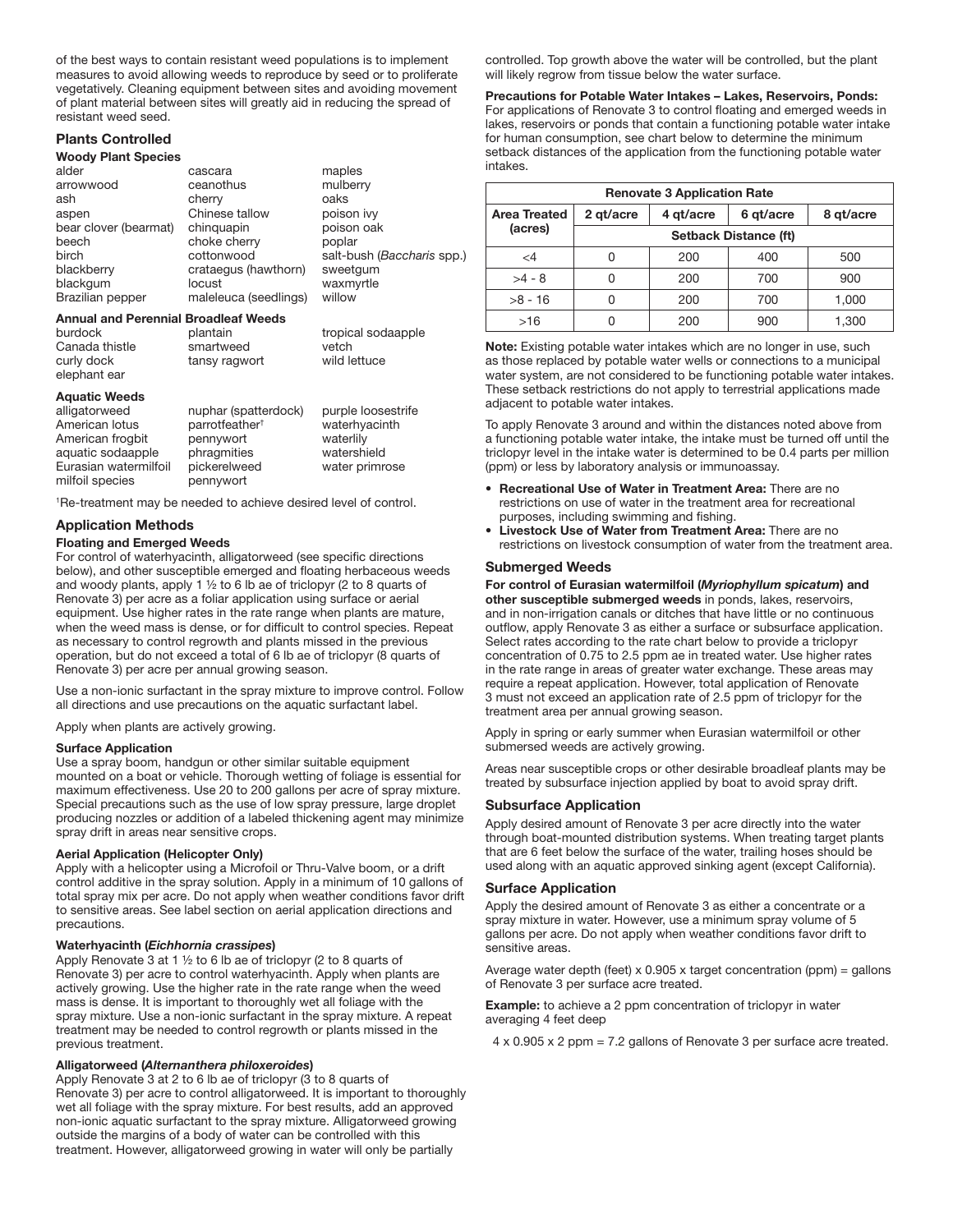| Concentration of Triclopyr Acid in Water (ppm ae) |                                                              |           |           |           |           |  |
|---------------------------------------------------|--------------------------------------------------------------|-----------|-----------|-----------|-----------|--|
| Water                                             | $0.75$ ppm                                                   | $1.0$ ppm | $1.5$ ppm | $2.0$ ppm | $2.5$ ppm |  |
| Depth (ft)                                        | Gallons of Renovate 3 per Surface Acre<br>at Specified Depth |           |           |           |           |  |
| 1                                                 | 0.7                                                          | 0.9       | 1.4       | 1.8       | 2.3       |  |
| 2                                                 | 1.4                                                          | 1.8       | 2.7       | 3.6       | 4.6       |  |
| 3                                                 | 2.1                                                          | 2.7       | 4.1       | 5.4       | 6.8       |  |
| $\overline{4}$                                    | 2.7                                                          | 3.6       | 5.4       | 7.2       | 9.1       |  |
| 5                                                 | 3.4                                                          | 4.5       | 6.8       | 9.0       | 11.3      |  |
| 6                                                 | 4.1                                                          | 5.4       | 8.1       | 10.9      | 13.6      |  |
| $\overline{7}$                                    | 4.8                                                          | 6.3       | 9.5       | 12.7      | 15.8      |  |
| 8                                                 | 5.5                                                          | 7.2       | 10.9      | 14.5      | 18.1      |  |
| 9                                                 | 6.1                                                          | 8.1       | 12.2      | 16.3      | 20.4      |  |
| 10                                                | 6.8                                                          | 9.0       | 13.6      | 18.1      | 22.6      |  |
| 15                                                | 10.2                                                         | 13.6      | 20.4      | 27.2      | 33.9      |  |
| 20                                                | 13.6                                                         | 18.1      | 27.2      | 36.2      | 45.3      |  |

Precautions for Potable Water Intakes – Lakes, Reservoirs, Ponds: For applications of Renovate 3 to control submerged weeds in lakes, reservoirs or ponds that contain a functioning potable water intake for human consumption, see the chart below to determine the minimum setback distances of the application from the functioning potable water intakes.

| Concentration of Triclopyr Acid in Water (ppm ae)                                       |                                                                    |                                                       |                                                          |                                                         |                                                   |  |
|-----------------------------------------------------------------------------------------|--------------------------------------------------------------------|-------------------------------------------------------|----------------------------------------------------------|---------------------------------------------------------|---------------------------------------------------|--|
| Area                                                                                    | $1.5$ ppm<br>$2.0$ ppm<br>$0.75$ ppm<br>$1.0$ ppm<br>$2.5$ ppm     |                                                       |                                                          |                                                         |                                                   |  |
| <b>Treated</b><br>(acres)                                                               | <b>Required Setback Distance (ft)</b><br>from Potable Water Intake |                                                       |                                                          |                                                         |                                                   |  |
| $\leq$ 4                                                                                | 300                                                                | 400                                                   | 600                                                      | 800                                                     | 1,000                                             |  |
| $>4 - 8$                                                                                | 420                                                                | 560                                                   | 840                                                      | 1,120                                                   | 1.400                                             |  |
| $>8 - 16$                                                                               | 600                                                                | 800                                                   | 1.200                                                    | 1.600                                                   | 2,000                                             |  |
| $>16 - 32$                                                                              | 780                                                                | 1.040                                                 | 1.560                                                    | 2.080                                                   | 2.600                                             |  |
| $>32$ acres.<br>calculate a<br>setback using the<br>formula for the<br>appropriate rate | Setback (ft)<br>$= (800*ln$<br>(acres)<br>$-160/3.33$              | Setback (ft)<br>$= (800*ln$<br>(acres)<br>$-160/2.50$ | Setback (ft)<br>$= (800*ln)$<br>(acres)<br>$-160$ )/1.67 | Setback (ft)<br>$= (800*ln$<br>(acres)<br>$-160$ )/1.25 | Setback (ft)<br>$= (800*ln)$<br>(acres)<br>$-160$ |  |

Example Calculation 1: to apply 2.5 ppm Renovate 3 to 50 acres:

Setback in feet  $=$  (800 x ln (50 acres) - 160

$$
= (800 \times 3.912) - 160
$$
  
= 2.970 feet

Example Calculation 2: to apply 0.75 ppm Renovate 3 to 50 acres:

Setback in feet  $=$   $(800 \times \ln(50 \text{ acres}) - 160$ 

$$
= \frac{(800 \times 3.912) - 160}{3.33}
$$

= 892 feet

Note: Existing potable water intakes which are no longer in use, such as those replaced by potable water wells or connections to a municipal water system, are not considered to be functioning potable water intakes. These setback restrictions do not apply to terrestrial applications made adjacent to potable water intakes.

To apply Renovate 3 around and within the distances noted above from a functioning potable water intake, the intake must be turned off until the triclopyr level in the intake water is determined to be 0.4 parts per million (ppm) or less by laboratory analysis or immunoassay.

- Recreational Use of Water in Treatment Area: There are no restrictions on use of water in the treatment area for recreational purposes, including swimming and fishing.
- Livestock Use of Water from Treatment Area: There are no restrictions on livestock consumption of water from the treatment area.

## Wetland Sites

Wetlands include flood plains, deltas, marshes, swamps, bogs, and transitional areas between upland and lowland sites. Wetlands may occur

within forests, wildlife habitat restoration and management areas and similar sites as well as areas adjacent to or surrounding domestic water supply reservoirs, lakes and ponds.

For control of woody plants and broadleaf weeds in these sites, follow use directions and application methods on this label for terrestrial sites associated with wetland areas.

Use Precautions: Minimize overspray to open water when treating target vegetation in and around non-flowing, quiescent or transient water. When making applications to control unwanted plants on banks or shorelines of flowing water, minimize overspray to open water. Note: Consult local public water control authorities before applying this product in and around public water. Permits may be required to treat such areas.

## Purple Loosestrife (*Lythrum salicaria*)

Purple loosestrife can be controlled with foliar applications of Renovate 3. For broadcast applications, use a minimum of  $4\frac{1}{2}$  to 6 lb ae of triclopyr (6 to 8 quarts of Renovate 3) per acre. Apply Renovate 3 when purple loosestrife is at the bud to mid-flowering stage of growth. Follow-up applications for control of regrowth should be made the following year in order to achieve increased control of this weed species. For all applications, a non-ionic surfactant labeled for aquatics should be added to the spray mixture. Follow all directions and use precautions on the label of the surfactant. Thorough wetting of the foliage and stems is necessary to achieve satisfactory control. A minimum spray volume of 50 gallons per acre is recommended for ground broadcast applications.

If using a backpack sprayer, a spray mixture containing 1% to 1.5% Renovate 3 or 5 to 7.6 fl oz of Renovate 3 per 4 gallons of water should be used. All purple loosestrife plants should be thoroughly wetted.

#### Phragmites (*Phragmites australis*)

Phragmites can be selectively controlled with foliar applications of Renovate 3. For broadcast applications, a minimum of 2 1/4 lb ae of triclopyr (3 quarts of Renovate 3) per acre should be used. For optimum control, apply Renovate 3 when phragmites is in the early stage of growth, ½ to 3 feet in height, prior to seed head development. Follow-up applications for control of regrowth may be made the following year in order to achieve increased control of this weed species. For all applications, a non-ionic surfactant labeled for aquatics should be added to the spray mixture. Follow all directions and use precautions on the label of the surfactant. Thorough wetting of the foliage and stems is necessary to achieve satisfactory control. A minimum spray volume of 50 gallons per acre is recommended for ground broadcast applications.

If a backpack sprayer is used, a spray mixture containing 1% to 1.5% of Renovate 3 or 5 to 7.6 fl oz of Renovate 3 per 4 gallons of water should be used. All phragmites foliage should be thoroughly wetted.

Aerial application by helicopter may be needed when treating restoration sites that are inaccessible, remote, difficult to traverse, isolated, or otherwise unsuited to ground application, or in circumstances where invasive exotic weeds dominate native plant populations over extensive areas and efforts to restore native plant diversity are being conducted. By air, apply in a minimum spray volume of 30 gallons per acre using Thru-Valve or Microfoil boom only.

- Recreational Use of Water in Treatment Area: There are no restrictions on use of water in the treatment area for recreational purposes, including swimming and fishing.
- Livestock Use of Water from Treatment Area: There are no restrictions on livestock consumption of water from the treatment area.

## Terrestrial Sites Associated With Wetland Areas

- Apply no more than 2 lb ae of triclopyr ( $\frac{2}{3}$  gallon of Renovate 3) per acre per growing season on range and pasture sites, including rights-of-way, fence rows or any area where grazing or harvesting of hay is allowed.
- On forestry sites, Renovate 3 may be used at rates up to 6 lb ae of triclopyr (2 gallons of Renovate 3) per acre per year.

Use Renovate 3 at rates of  $\frac{3}{4}$  to 6 lb ae of triclopyr ( $\frac{1}{4}$  to 2 gallons of Renovate 3) per acre to control broadleaf weeds and woody plants. In all cases use the amount specified in enough water to give uniform and complete coverage of the plants to be controlled. Use only water suitable for spraying. Use a labeled non-ionic surfactant for all foliar applications. When using surfactants, follow the use directions and precautions listed on the surfactant manufacturer's label. Use the higher recommended concentrations of surfactant in the spray mixture when applying lower spray volumes per acre. The order of addition to the spray tank is water, spray thickening agent (if used), additional herbicide (if used), and Renovate 3. A labeled aquatic surfactant should be added to the spray tank last or as recommended on the product label. If combined with